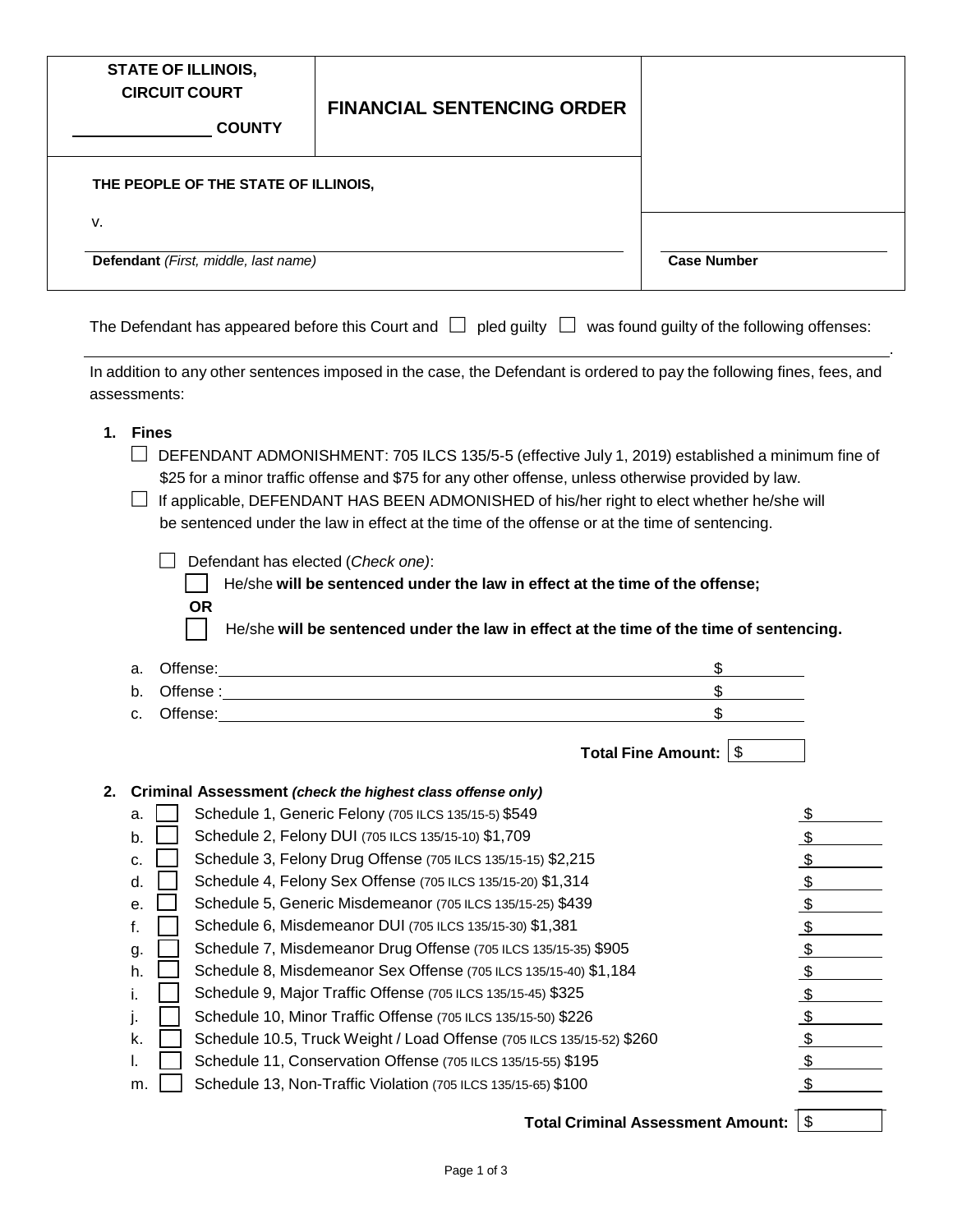## **3. Conditional Assessment** *(check all that apply)*

|    | a. |                                                                              | Credit for time served<br>days x \$5 day credit                                                                    | $($ \$              |
|----|----|------------------------------------------------------------------------------|--------------------------------------------------------------------------------------------------------------------|---------------------|
| 5. |    |                                                                              | <b>Credits</b> (to be applied before offsets)                                                                      |                     |
|    | g. |                                                                              | Roadside Memorial Fund \$50 (730 ILCS 5/5-9-1.22)                                                                  | \$                  |
|    | f. |                                                                              | Anti-Crime Fund \$35.00 (730 ILCS 5/5-6-3(b)(13)                                                                   |                     |
|    | е. |                                                                              | Other:                                                                                                             |                     |
|    | d. |                                                                              | Public Defender assessment                                                                                         | $\frac{1}{2}$<br>\$ |
|    | c. |                                                                              | Service Provider Fee ___________________________                                                                   | $\frac{1}{2}$       |
|    | b. |                                                                              | \$ month x months<br>Probation/Supervision/Conditional Discharge Fee                                               | $\mathfrak{L}$      |
|    | a. |                                                                              | Restitution                                                                                                        | $\frac{1}{2}$       |
| 4. |    |                                                                              | <b>Other Assessments</b>                                                                                           |                     |
|    |    |                                                                              |                                                                                                                    |                     |
|    |    |                                                                              | <b>Total Conditional Assessment Amount:</b>                                                                        | \$                  |
|    |    |                                                                              | conviction                                                                                                         | \$                  |
|    | s. | Weapons violation, Trauma Center Fund (705 ILCS 135/15-70(18) \$100 for each |                                                                                                                    |                     |
|    |    |                                                                              | is \$1,000                                                                                                         | \$                  |
|    |    |                                                                              | driving/speed in excess 26 mph (705 ILCS 135/15-70(16)) Maximum amount                                             |                     |
|    | r. |                                                                              | EMS response reimbursement, reckless driving/aggravated reckless                                                   |                     |
|    |    |                                                                              | Maximum amount is \$1,000                                                                                          | - \$                |
|    | q. |                                                                              | EMS response reimbursement, controlled substances (705 ILCS 135/15-70(15))                                         |                     |
|    |    |                                                                              | (705 ILCS 135/15-70(14)) \$1,000                                                                                   | \$                  |
|    | p. |                                                                              | EMS response reimbursement, vehicle/snowmobile/boat violation                                                      |                     |
|    | о. |                                                                              | Guilty plea or no contest, DV against family member (705 ILCS 135/15-70(13))<br>\$200 for each sentenced violation | \$                  |
|    | n. |                                                                              | Supervision disposition under Vehicle Code (705 ILCS 135/15-70(12)) \$0.50                                         | $\frac{1}{2}$       |
|    | m. |                                                                              | Speeding in a construction zone (705 ILCS 135/15-70(11)) \$250                                                     | $\frac{1}{2}$       |
|    | I. |                                                                              | State's Attorney conservation or traffic offense (705 ILCS 135/15-70(10)(B)) \$2                                   | $\frac{1}{2}$       |
|    | k. |                                                                              | State's Attorney petty or business offense (705 ILCS 135/15-70(10)(A)) \$4                                         | $\frac{1}{2}$       |
|    |    |                                                                              | Order of protection violation (705 ILCS 135/15-70(9)) \$25 for each conviction                                     | $\frac{1}{2}$       |
|    | ı. |                                                                              | Order of protection violation (705 ILCS 135/15-70(8)) \$200 for each conviction                                    | $\frac{1}{2}$       |
|    |    |                                                                              | 70(7)) Street Value                                                                                                | $\frac{1}{2}$       |
|    | h. |                                                                              | Methamphetamine-related offense, possession/manufacture (705 ILCS 135/15-                                          |                     |
|    | g. |                                                                              | Judicial facilities fee (Kane or Will County only) (705 ILCS 135/15-70(6.5)) \$30                                  | \$                  |
|    | f. |                                                                              | Drug-related offense, possession/delivery (705 ILCS 135/15-70(6)) Street value                                     | $\frac{1}{2}$       |
|    | е. |                                                                              | DUI analysis (705 ILCS 135/15-70(5)) \$150                                                                         | $\frac{1}{2}$       |
|    | d. |                                                                              | DNA analysis (705 ILCS 135/15-70(4)) \$250                                                                         | $\frac{1}{2}$       |
|    | c. |                                                                              | Crime lab drug analysis (705 ILCS 135/15-70(3)) \$100                                                              | $\frac{1}{2}$       |
|    | b. |                                                                              | Child pornography (705 ILCS 135/15-70(2)) \$500 for each conviction                                                | $\frac{1}{2}$       |
|    |    |                                                                              | conviction                                                                                                         | $\mathfrak{L}$      |
|    | a. |                                                                              | Arson/residential arson/aggravated arson (705 ILCS 135/15-70(1)) \$500 for each                                    |                     |
|    |    |                                                                              | lulluollai Assessilleilt (check all tilat apply)                                                                   |                     |

|  | $b.$ Bond applied | $(S^{\circ})$ |  |
|--|-------------------|---------------|--|
|  |                   |               |  |

Total Credits:  $($ \$ )